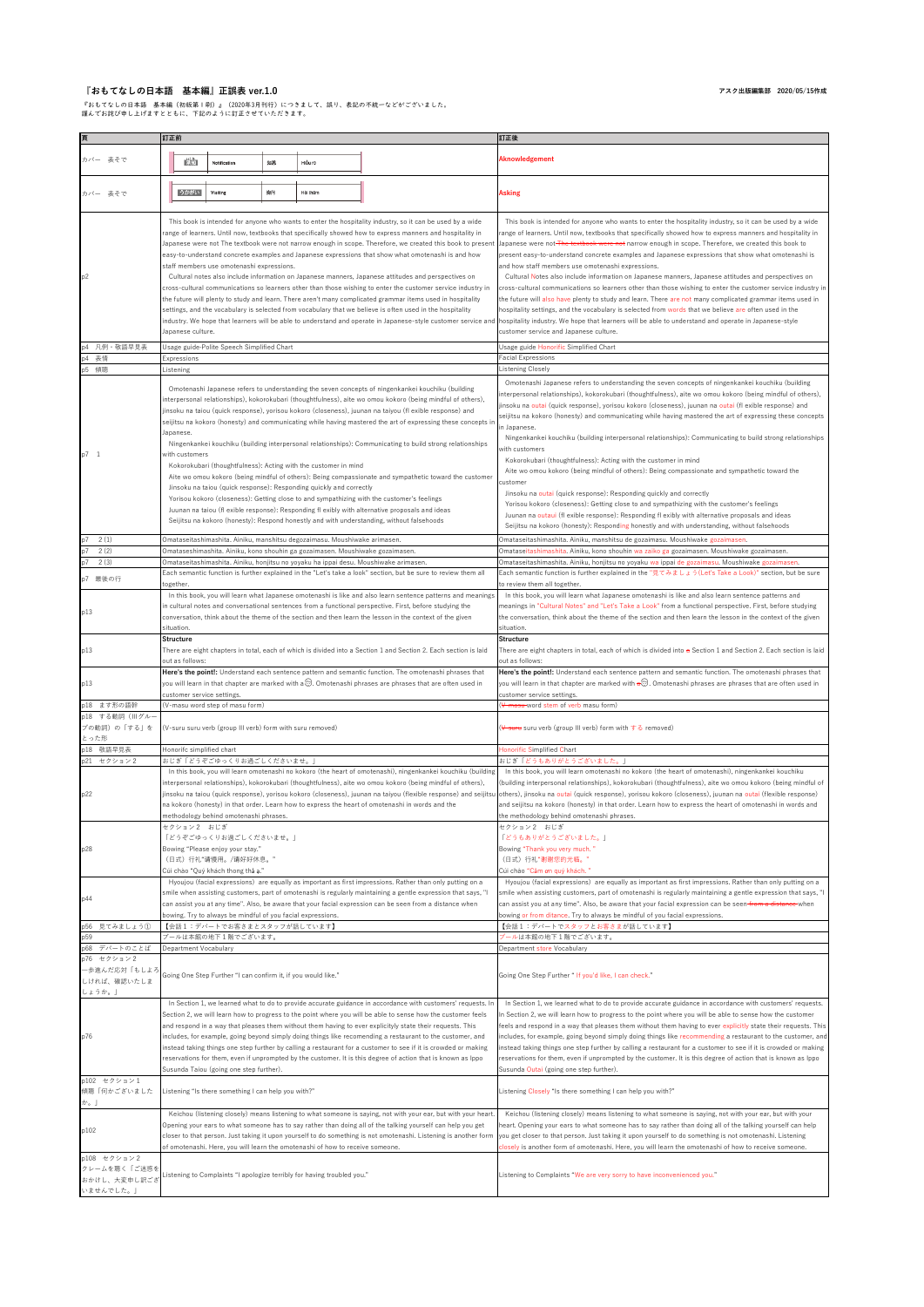|      | p118 セクション1<br>代案「セミダブルの部屋で<br>したらご用意できますが、<br>いかがでしょうか。」 | Alternate Suggestions "We can arrange a semi-double room. Would that be okay?"                                                                                                                                                                                                                                                                                                                                                                                                                                                                                                                                                                                                                                                                                                         | Alternate Suggestions "We can offer you a semi-double room. What would you prefer?"                                                                                                                                                                                                                                                                                                                                                                                                                                                                                                                                                                                                                                                                                                                                        |
|------|-----------------------------------------------------------|----------------------------------------------------------------------------------------------------------------------------------------------------------------------------------------------------------------------------------------------------------------------------------------------------------------------------------------------------------------------------------------------------------------------------------------------------------------------------------------------------------------------------------------------------------------------------------------------------------------------------------------------------------------------------------------------------------------------------------------------------------------------------------------|----------------------------------------------------------------------------------------------------------------------------------------------------------------------------------------------------------------------------------------------------------------------------------------------------------------------------------------------------------------------------------------------------------------------------------------------------------------------------------------------------------------------------------------------------------------------------------------------------------------------------------------------------------------------------------------------------------------------------------------------------------------------------------------------------------------------------|
| p124 |                                                           | What you may consider to be the best form of omotenashi is not always the best for your customers. That is<br>why you should offer a variety of options to meet the needs of your customers. The best kind of omotenashi is<br>that which the customer chooses on their own. Therefore, it is essential to acquire a wide range of knowledge<br>and information so that you are able to provide different kinds of annai (guidance).                                                                                                                                                                                                                                                                                                                                                   | What you may consider to be the best form of omotenashi is not always the best for your customers. That<br>is why you should offer a variety of options to meet the needs of your customers. The best kind of<br>omotenashi is that which the customer chooses on their own. Therefore, it is essential to acquire a wide<br>range of knowledge and information so that you are able to provide different kinds of teian (suggestions).                                                                                                                                                                                                                                                                                                                                                                                    |
| p140 |                                                           | There are many types of apologies. The word すみません in particular is often used in daily life. This word<br>has many meanings and is not only used when apologizing, but also when thanking someone, making a<br>request and when calling for someone. It is used to apologize when someone has had something<br>displeasurable or troublesome happen, even if it is not directly your fault. You will likely find yourself<br>apologizing to a customer at some point when working in hospitality. However, the customer is not always<br>right. Even in such times, you must still apologize for the fact that the customer has been inconvenienced. And<br>you must also show appreciation for them taking the time to express their opinion to you.                                  | There are many types of apologies. The word すみません in particular is often used in daily life. This word<br>has many meanings and is not only used when apologizing, but also when thanking someone, making a<br>request and when calling for someone. It is necessary to apologize when someone has had something<br>displeasurable or troublesome happen, even if it is not directly your fault. You will likely find yourself<br>apologizing to a customer at some point when working in hospitality. However, the customer is not always<br>right. Even in such times, you must still apologize for the fact that the customer has been inconvenienced.<br>And you must also show appreciation for them taking the time to express their opinion to you.                                                                 |
|      | p153 第1課2                                                 | Staff member: Thank you very much. [bows slightly] I'll carry it for you to the door.                                                                                                                                                                                                                                                                                                                                                                                                                                                                                                                                                                                                                                                                                                  | Staff member: Thank you very much. [bows slightly] I'll carry it for you to the door for you.                                                                                                                                                                                                                                                                                                                                                                                                                                                                                                                                                                                                                                                                                                                              |
|      | p154 第2課1                                                 | [Conversation 1: A staff member and a customer are talking in the lobby of a Japanese-style inn]<br>Staff member: Hello. [smiling] My name is Tanaka, and I'll be in charge of your room, Ms. Kobayashi. I look<br>forward to assisting you.<br>Customer: Oh, I'm Kobayashi. Thank you for your help.<br>Staff member: Please let me know anytime if there is anything you do not understand.<br>Y ou can also reach me anytime by calling the front desk.<br>Customer: Okay.<br>[Conversation 2: A customer has come to the reception desk]<br>Staff member: Welcome.<br>Customer: I have a reservation under the name Yamanaka.<br>Staff member: Please wait one moment.<br>[the staff member makes an internal call]<br>We will be with you in a moment, so please wait over there. | [Conversation 1: A staff member and a customer are talking in the lobby of a Japanese-style inn]<br>Staff member: Hello, [smiling] My name is Tanaka, and I'll be in charge of your room, Mr./Ms. Kobayashi.<br>look<br>forward to assisting you.<br>Customer: Oh, I'm Kobayashi. Thank you for your help.<br>Staff member: Please let me know anytime if there is anything you do not understand.<br>You can also reach me anytime by calling the front desk.<br>Customer: Okav.<br>[Conversation 2: A customer has come to the reception desk]<br>Staff member: Welcome. [smiling]<br>Customer: My name is Hayashi, and I'm here to meet with Mr./Ms. Yamanaka.<br>Staff member: Please wait one moment.<br>[the staff member makes an internal call]<br>He/She will be with you in a moment, so please wait over there. |
|      | p154 第2課1                                                 | 前台接待 :欢迎光临。                                                                                                                                                                                                                                                                                                                                                                                                                                                                                                                                                                                                                                                                                                                                                                            | 前台接待 :欢迎光临。 [微笑]                                                                                                                                                                                                                                                                                                                                                                                                                                                                                                                                                                                                                                                                                                                                                                                                           |
|      | p154 第2課1<br>p155 第2課2                                    | Nhân viên: Kính chào quý khách.<br>[Talking to a customer at a check-in counter at the airport]<br>Staff member: [smiling] Good morning. [bowing while smiling] Please show me your passport.<br>Customer: Okay. [shows passport]<br>Staff member: Thank you. Ms. Tanaka, will you be checking any luggage?<br>Customer: No.<br>Staff member: Okay. Your seat is 35 A, a window seat. Here is your passport.<br>[shows the customer her boarding pass] This is your boarding pass. Your boarding gate is 61 [folds one hand<br>over the other], and boarding begins at 9:25.<br>[staff m ember hands the customer her boarding pass] Thank you very much. [smiles] Have a good trip. [bows<br>while smiling]                                                                           | Nhân viên: Kinh chào quý khách. [Tươi cười]<br>[Talking to a customer at a check-in counter at the airport]<br>Staff member: [smiling] Good morning. [bowing while smiling] May I have your passport please.<br>Customer: Okay. [shows passport]<br>Staff member: Thank you. Mr./Ms. Tanaka, will you be checking any luggage?<br>Customer: No.<br>Staff member: Okay. Your seat is 35 A, a window seat. Here is your passport.<br>[shows the customer his/her boarding pass] This is your boarding pass. Your boarding gate is 61 [gestures<br>to the boarding pass], and boarding begins at 9:25.<br>[staff m ember hands the customer his/her boarding pass] Thank you very much. [smiles] Have a good trip.<br>[bows while smiling]                                                                                    |
|      | p156 第3課1                                                 | [Conversation 1: A staff member and a customer are talking at a department store]<br>Staff member: Welcome.<br>Customer: Excuse me, where is your bathroom?<br>Staff member: [points in the direction] (The bathroom is) Right over there.<br>[Conversation 2: A staff member and a customer are talking at a hotel]<br>Customer: Umm, does this hotel have a pool.<br>Staff member: Yes, we do. The pool is on B1 of the main building. Please use this elevator. Once you get off<br>the elevator, keep going straight. The pool entrance is on the left side.<br>Customer: Ah, I see.                                                                                                                                                                                               | [Conversation 1: A staff member and a customer are talking at a department store]<br>Staff member: Welcome.<br>Customer: Excuse me, where is your bathroom?<br>Staff member: [points in the direction] It's right that way.<br>Customer: I see. Thank you.<br>[Conversation 2: A customer and a staff member are talking at a hotel]<br>Customer: Umm, does this hotel have a pool?<br>Staff member: Yes, we do. The pool is on B1 of the main building. Please use this elevator. Once you get off<br>the elevator, keep going straight. The pool entrance is on the left side.<br>Customer: Ah, I see.                                                                                                                                                                                                                   |
|      | p157 第3課2                                                 | [After check-in at a hotel, a bell hop shows a customer to their room]<br>Staff member: Well then, I'll show you to your room. Customer: Okay, thank you.<br>Staff member: This way, please. [leads the way]<br>[they get on the elevator] Your room is on the tenth floor.<br>they get off the elevator] [points in the direction] Right this way. This is your room. Please go ahead<br>Customer: Thank you.<br>Staff member: Please relax and enjoy your stay. [bows] I'll be leaving now. [bows]                                                                                                                                                                                                                                                                                   | [After check-in at a hotel, a bellhop shows a customer to their room]<br>Staff member: Well then, I'll show you to your room. Customer: Okay, thank you.<br>Staff member: This way, please. [leads the way]<br>[they get on the elevator] Your room is on the tenth floor.<br>[they get off the elevator] [points in the direction] Right this way. [they walk for a bit and arrive in front of the<br><b>oom] T</b> his is your room. Please go ahead.<br>Customer: Thank you.<br>Staff member: Please relax and enjoy your stay. [bows] I'll be leaving now. [bows]                                                                                                                                                                                                                                                      |
|      | p157 第3課2                                                 | 服务员 :不客气,您好好休息。那我先走了。                                                                                                                                                                                                                                                                                                                                                                                                                                                                                                                                                                                                                                                                                                                                                                  | 服务员 :不客气,您好好休息。[鞠躬]那我先走了。[鞠躬]                                                                                                                                                                                                                                                                                                                                                                                                                                                                                                                                                                                                                                                                                                                                                                                              |
|      | p158 第4課1                                                 | Staff member: If you're heading to the park, then there is a set meal restaurant and a soba restaurant.                                                                                                                                                                                                                                                                                                                                                                                                                                                                                                                                                                                                                                                                                | Staff member: If you're heading to the park, then there is a set meal restaurant and a soba restaurant along<br>the wav.                                                                                                                                                                                                                                                                                                                                                                                                                                                                                                                                                                                                                                                                                                   |
|      | p158 第4課1                                                 | Staff member: Enjoy your walk.                                                                                                                                                                                                                                                                                                                                                                                                                                                                                                                                                                                                                                                                                                                                                         | Staff member: Enjoy your walk. [bows]                                                                                                                                                                                                                                                                                                                                                                                                                                                                                                                                                                                                                                                                                                                                                                                      |
|      | p158 第4課1<br>p158 第4課1                                    | 服务员:您慢走。<br>Nhân viên: Quý khách đi vui vẻ ạ.                                                                                                                                                                                                                                                                                                                                                                                                                                                                                                                                                                                                                                                                                                                                          | 服务员 :您慢走。 [鞠躬]<br>Nhân viên: Quý khách đi vui vẻ ạ. [cúi chào]                                                                                                                                                                                                                                                                                                                                                                                                                                                                                                                                                                                                                                                                                                                                                             |
|      | p160 第5課1                                                 | Staff member: We've been waiting for you Ms. Yamamoto.<br>Staff member: Ms. Sakai. And your number is 035-0687-5342. Okay. We'll look into it and contact you as soon                                                                                                                                                                                                                                                                                                                                                                                                                                                                                                                                                                                                                  | Staff member: We've been waiting for you Mr./Ms. Yamamoto.                                                                                                                                                                                                                                                                                                                                                                                                                                                                                                                                                                                                                                                                                                                                                                 |
|      | p161 第5課2                                                 | as we can.                                                                                                                                                                                                                                                                                                                                                                                                                                                                                                                                                                                                                                                                                                                                                                             | Staff member: Mr./Ms. Sakai. And your number is 035-0687-5342. Okay. We'll look into it and contact you as<br>soon as we can.                                                                                                                                                                                                                                                                                                                                                                                                                                                                                                                                                                                                                                                                                              |
|      | p161 第5課2                                                 | Nhân viên: Cô Sakai ạ. Số điện thoại là 035-0687-5342 đúng không ạ. Tôi hiểu rồi. Bây giờ tôi sẽ kiểm tra ngay<br>và sẽ gọi điện lại a.                                                                                                                                                                                                                                                                                                                                                                                                                                                                                                                                                                                                                                                | Nhân viên: Ông / Bà Sakai a. Số diện thoại là 035-0687-5342 dúng không a. Tôi hiểu rồi. Bây giờ tôi sẽ kiểm<br>tra ngay và sẽ gọi điện lại ạ.                                                                                                                                                                                                                                                                                                                                                                                                                                                                                                                                                                                                                                                                              |
|      | p162 第6課1                                                 | [A customer and a staff member are talking in the lobby of a hotel]<br>Staff member: Ms. Tanaka, how was your meal?<br>Customer: Well, it was<br>Staff member: Was something wrong?<br>Customer: T he food was okay, but the people sitting next to me were really loud, and the service was<br>terrible.<br>Staff member: Is that so? I'm very sorry about that. If you don't mind, could you tell me more?<br>Customer: The staff had bad attitudes and they took forever to come when I called them.<br>Staff member: I see. I'm sorry to hear about that. Thank you for your valuable opinion.                                                                                                                                                                                     | [A customer and a staff member are talking in the lobby of a hotel]<br>Staff member: Mr./Ms. Tanaka, how was your meal?<br>Customer: Well, it was<br>Staff member: Is there something I can help you with?<br>Customer: T he food was okay, but the people sitting next to me were really loud, and the service was<br>terrible.<br>Staff member: Is that so? I'm very sorry about that. If you don't mind, could you tell me more?<br>Customer: One staff member had a bad attitude and took forever to come when I called.<br>Staff member: I see. I'm sorry to hear about that. Thank you for your valuable opinion.                                                                                                                                                                                                    |
|      | p162 第6課1                                                 | 服务员 :原来是这样。真的很抱歉。谢谢您的宝贵意见。<br>Nhân viên: Vậy ạ? Tôi thành thật xin lỗi quý khách. Cảm ơn quý khách đã đóng góp ý kiến quý báu cho chúng tô                                                                                                                                                                                                                                                                                                                                                                                                                                                                                                                                                                                                                                             | 服务员 :原来是这样。真的很抱歉。谢谢您的宝贵意见。 <i>【</i> 鞠躬】<br>Nhân viên: Vậy ạ? Tôi thành thật xin lỗi quý khách. Cảm ơn quý khách đã đóng góp ý kiến quý báu cho chúng                                                                                                                                                                                                                                                                                                                                                                                                                                                                                                                                                                                                                                                                       |
|      | p162 第6課1                                                 |                                                                                                                                                                                                                                                                                                                                                                                                                                                                                                                                                                                                                                                                                                                                                                                        | tôi. [cúi chào]                                                                                                                                                                                                                                                                                                                                                                                                                                                                                                                                                                                                                                                                                                                                                                                                            |
|      | p163 第6課2<br>p163 第6課2                                    | Staff member: We are very sorry to have inconvenienced you today due to our carelessness. [bows deeply]<br>Staff member: Is that so? I'm very sorry.                                                                                                                                                                                                                                                                                                                                                                                                                                                                                                                                                                                                                                   | Staff member: We are very sorry to have inconvenienced you today due to our carelessness. [bows-deepty]<br>Staff member: Is that so? I'm very sorry. [bows deeply]                                                                                                                                                                                                                                                                                                                                                                                                                                                                                                                                                                                                                                                         |
|      | p164 第7課1                                                 | Staff member: I'll check. One moment, please.<br>[after checking] I'm sorry, but all of our double rooms are taken. We have a slightly larger single available, but<br>it is currently being cleaned, so there will be a 20-minute wait. But we can offer you a semi-double room now.<br>What would you prefer?                                                                                                                                                                                                                                                                                                                                                                                                                                                                        | Staff member: I'll check. One moment, please.<br>[after checking] I'm sorry, but all of our double rooms are taken. We have a slightly larger single available. Or<br>we can offer you a semi-double room, but it is currently being cleaned, so there will be a 20-minute wait.<br>What would you prefer?                                                                                                                                                                                                                                                                                                                                                                                                                                                                                                                 |